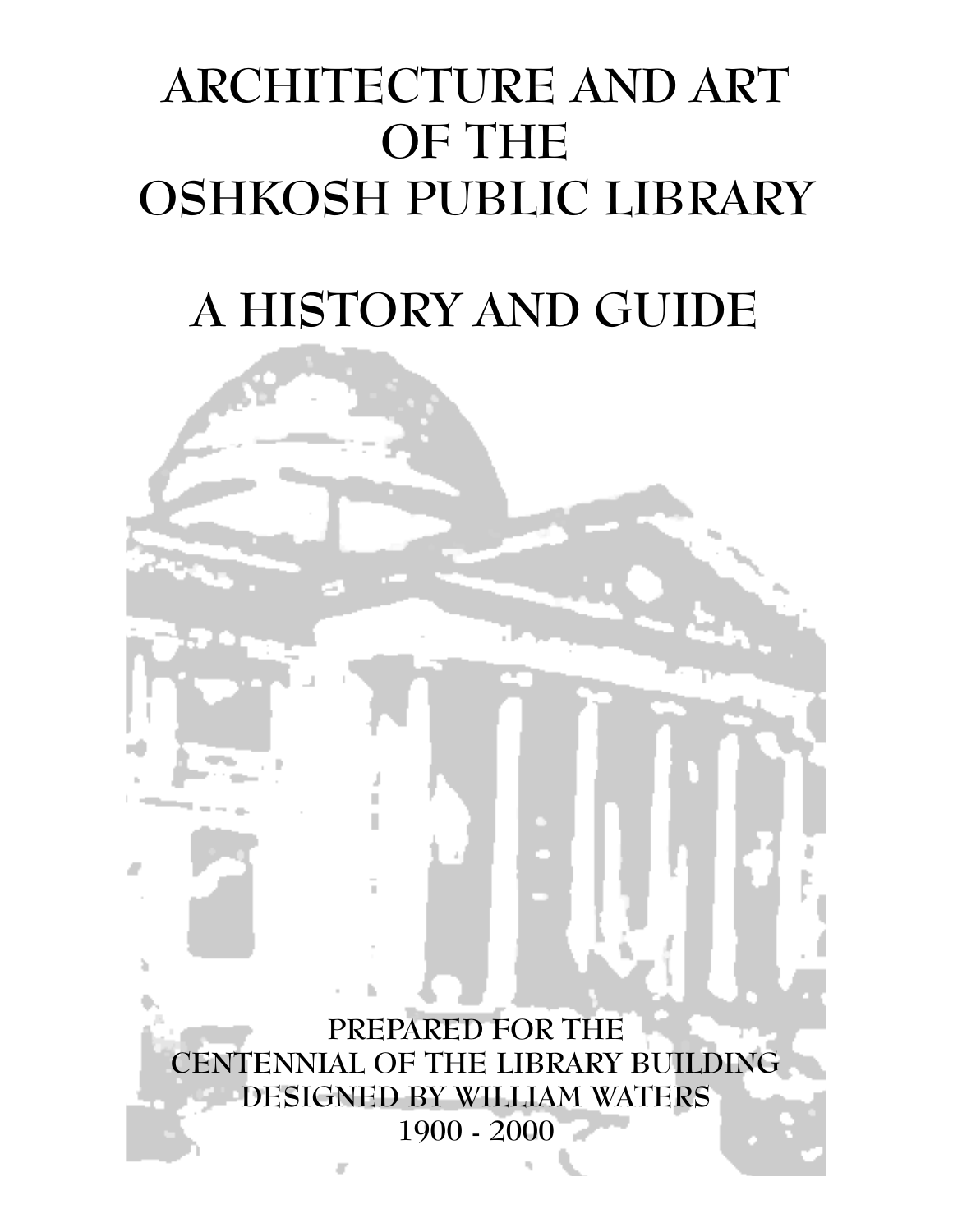# A CONSTRUCTION HISTORY

# The Founding

A free public library for Oshkosh was approved by a referendum on May 29, 1895 and opened in a room in City Hall on April 1, 1896. A permanent and fitting home was to be built with a combination of private and public funds.

The estate of Mr. and Mrs. Marshall Harris provided the major gift of \$75,000. Marshall Harris was a prominent Oshkosh lumberman who died in 1890. His widow, Abbie Danforth Harris, who died June 24, 1895, used her will to create a trust fund for library construction and operation. Its conditions required the community to match the bequest within three years of her death. While private fund-raising efforts elicited the promise of a \$25,000 gift from former U.S. Senator Philetus Sawyer, sufficient funds were not forthcoming. The women of the Twentieth Century Club were strong supporters of the effort to obtain political support for a city bond issue. On May 31, 1898, the Oshkosh City Council voted to bond for \$50,000 to secure the \$75,000 bequest. With the proceeds from the sale of the bonds and the contribution from Senator Sawyer, the city met the requirements on June 22, 1898.

After six months of debate over the merits of plans submitted by three Oshkosh architects, the City Council finally approved the recommendation of the librarys board of trustees and its own library committee on December 20, 1898. Well-known local architect William Waters was the choice.

William Waters as born in Franklin County, New York in 1843. He studied for a time at Rensslaer Polytechnic Institute in Troy, NY before moving to Oshkosh in 1867. Oshkosh was experiencing a building boom due to a series of major fires and the prosperity of the lumber industry. Waters design work began with the Oshkosh Normal School (UW-Oshkosh) in 1869. He designed houses, schools, churches, banks, courthouses, stores and public buildings in Oshkosh, the Fox River Valley and Wisconsin.

In 1893 he won the commission for the Wisconsin building at the Columbian Exposition in Chicago. He continued his architectural practice in Oshkosh for many years. Waters died December 14, 1917.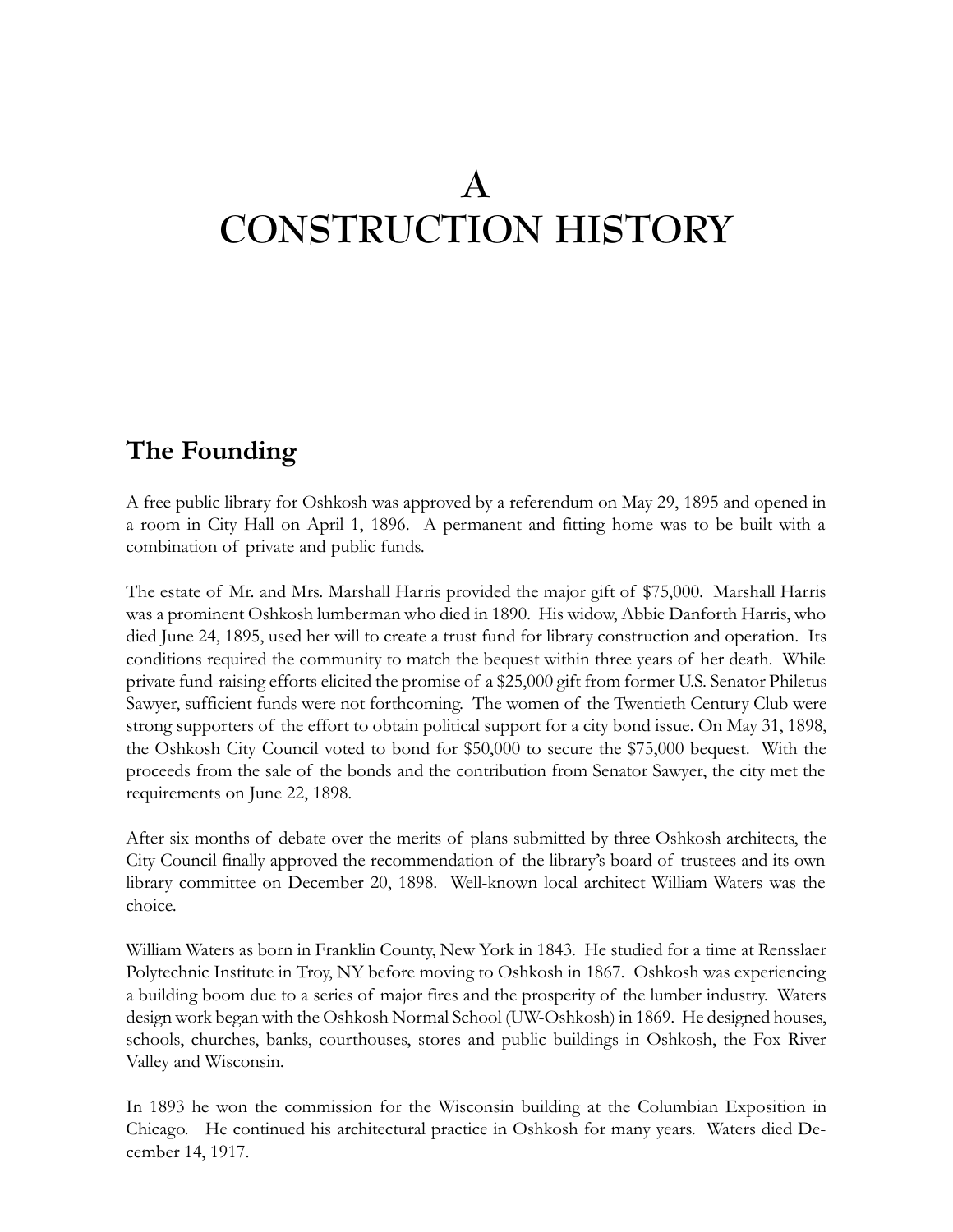# William Waters' Library

Ground-breaking occurred in the spring of 1899 and the cornerstone was laid in May of 1899. The building opened on Labor Day, September 3, 1900. The opening of the library was extensively covered in the Oshkosh Daily Northwestern.

The building is in the Neo-classical style. It features a raised main floor with broad steps from Washington Avenue to a portico with six Ionic columns. The central interior room, originally known as the delivery room, is surmounted by a dome forty-six feet above the floor. It is flanked by reading rooms, alcoves and offices that served various functions over the years. The west room was set aside for children by early in 1901. The special multi-level bookstack that initially held 30,000 volumes had an ultimate capacity of 100,000 volumes.

Initially the second floor was not used for library purposes, being reserved for a lecture room, a museum and future expansion of library services. A museum was opened in second floor space in 1905. It separated from the library in 1924 and moved to the Edgar Sawyer mansion on Algoma Boulevard, the building it still occupies. The Children's Room was moved to the second floor in 1923.

A major change in 1951 was flooring across the rotunda gallery opening and adding a ceiling that closed off the dome. This provided space for a meeting room that could be used for children's programs adjacent to the second floor Children's Room.

# 1967 Addition

By the 1960s the crowding of public and staff and growth of the collection made an addition necessary. The firm of Irion and Reinke designed the contemporary addition to the constraints of site and money available. An L-shaped public space was added to the west and north sides of the Waters building. Only the short south and long west frontage were visible from the street. A stone cladding was chosen for the walls to blend with the original structure. A mezzanine level was matched to that of the main floor of the original structure. A separate section was built on the east side to house a bookmobile and van garage, outreach services and a boiler room. This part was completed in 1967. By the fall of 1968 conversion of the old main floor to a children's department entered from stairs in the new southwest corner lobby was completed along with other changes.

Because of a federal grant under the Library Services and Construction Act, the Wisconsin Library Commission became involved in the project and required that space be provided for support of a future multi-county library system. The required space was provided in a basement under the addition. The Winnefox Library System serving Green Lake, Marquette, Waushara and Winnebago Counties came into being in 1977. Fond du Lac County joined in 2000.

By 1989 space for collections and public seating was again clearly inadequate. After study of alternatives, the library board decided to expand on the existing site. A referendum to do so at a cost of \$8.4 million failed in November of 1990.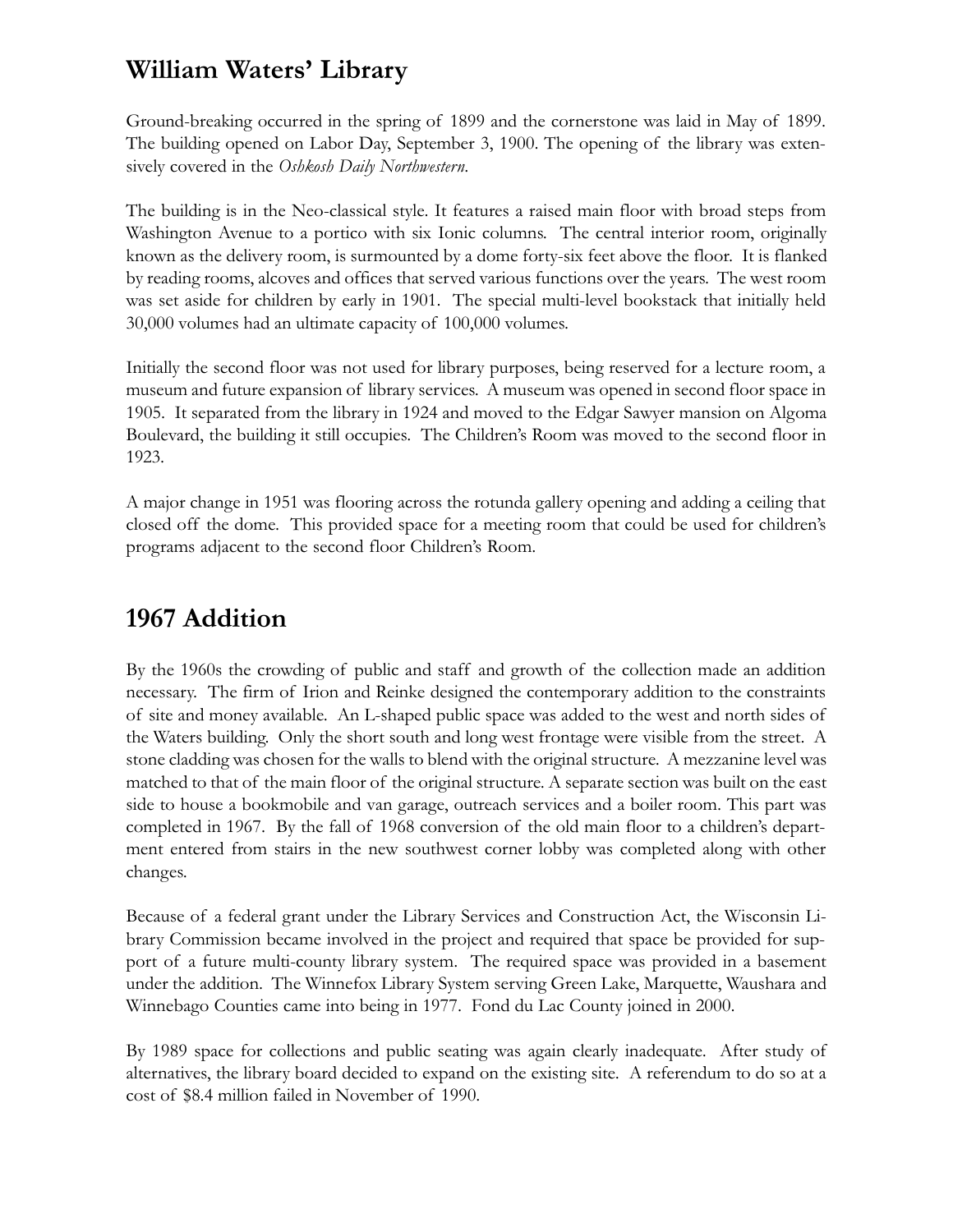# 1993 Expansion and Renovation

To secure the expansion of the library, representatives of an anonymous donor approached William Frueh, the city manager, in the spring of 1992 to offer a financial contribution. The conditions eventually set for the gift echoed those of the Harris bequest in 1895. The City could claim up to \$5.5 million by matching the gift through bonding action of the City Council. The preliminary design budget estimate of \$11 million was cut by the Council to \$10 million, forfeiting \$500,000 of the offered gift. Another anonymous donor provided \$200,000 to offset some of the loss. Through careful management of the gifts and bond proceeds, and deferral of the acquisition of property for parking lot development, the full building envisioned in the preliminary design was built. Final project cost, including the parking, came to \$10.9 million.

The entire library operation was moved to a city-owned warehouse at 40 Wisconsin St. in February 1993. The former Radford Company facility was used as the library until September 1994. That building was demolished in 2000.

The firm of Howard, Needles, Tammen and Bergendoff of Milwaukee, Wisconsin was selected as the project architect. They associated with Frye Gillan Molinaro Architects of Chicago, Illinois, a firm known for sensitive additions to historic library structures. Project manager for HNTB was George Owen, AIA. G. Charles Bruscato, AIA, was the project architect. Design architect was Lonn Frye, AIA, of FGMA and Barbara Arendt of FGMA was the design associate. C.R. Meyer was the construction management firm.

The design is a U-shaped structure embracing the 1900 Waters building. In the spring of 1993 the roof, walls, and mezzanine level of the 1967 addition were removed, revealing the Waters building which was to become one of the focal points of the new design. It incorporates the basement and ground floor of the 1967 addition, most visibly on the lower level where the "KidSpace" section for younger children uses the north half of the basement.

The entire second floor was new construction in 1993, structural columns having been sunk into the 1967 foundation and the overall footprint of the building increased to the north. The new structure is backed off from the Waters building, providing the view of its stone north exterior wall on the first and second floors. The second floor skylight, a signature of Lonn Frye's work, is centered on the dome of the Waters building. The new and restored library opened in October 1994.

After her death in 1996, it was learned that Alberta Kimball, co-founder and retired head of the Miles Kimball Company, had provided the \$5 million gift. The information was revealed with the consent of her daughter Mrs. Mary Anhaltzer and her business associate Ted Leyhe who had an active role in arranging her donation.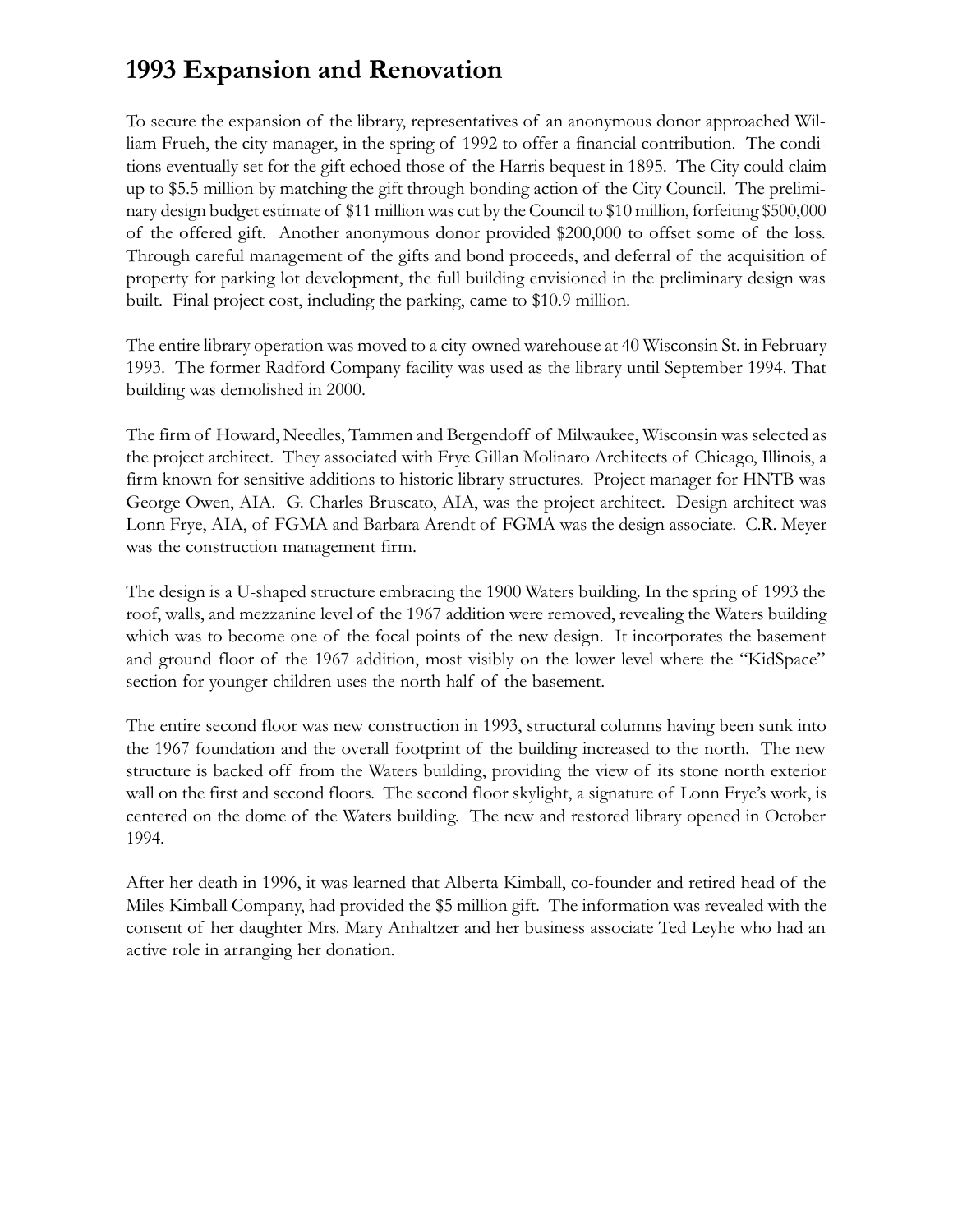# THE GUIDE TO THE BUILDING

# Entrance

The building is entered from the pedestrian plaza on the north side of the building. The north facade is symmetrical and centered on the axis of the old Washington Avenue entrance and the dome. The excavated and terraced gardens flanking the entrance provide daylight to the lower level, a story garden for the Children's Room, and an emergency exit from the lower level.

The stone-panel exterior walls came from Winona, Minnesota. The cantilevered window bays add visual interest to the exterior and provide needed space at the second level. The lettering is Roman, an alphabet that did not use "U", and matches that on the classical south façade.

# Lobby

Stenciled decoration of the lobby ceiling is drawn from motifs taken from the bookstack stair railing of the Waters building. The major railing element was recast and used for the new rotunda railings.

All levels of the building are served by elevators and the rest rooms on each floor are handicapped accessible.

The Circulation Desk on the left is the entry to the library operations areas concentrated on this level. These areas are not open to the public. The east side includes the circulation work space, bookmobile and van garage, service entrance and freight elevator, mail room, technical processing and cataloging. The basement of the 1900 building, at the same level as the new first floor, houses computer operations and printing services.

Administrative offices for Oshkosh Public Library and the Winnefox Library System are located in the southwest corner with public entry from the A-V shelving area.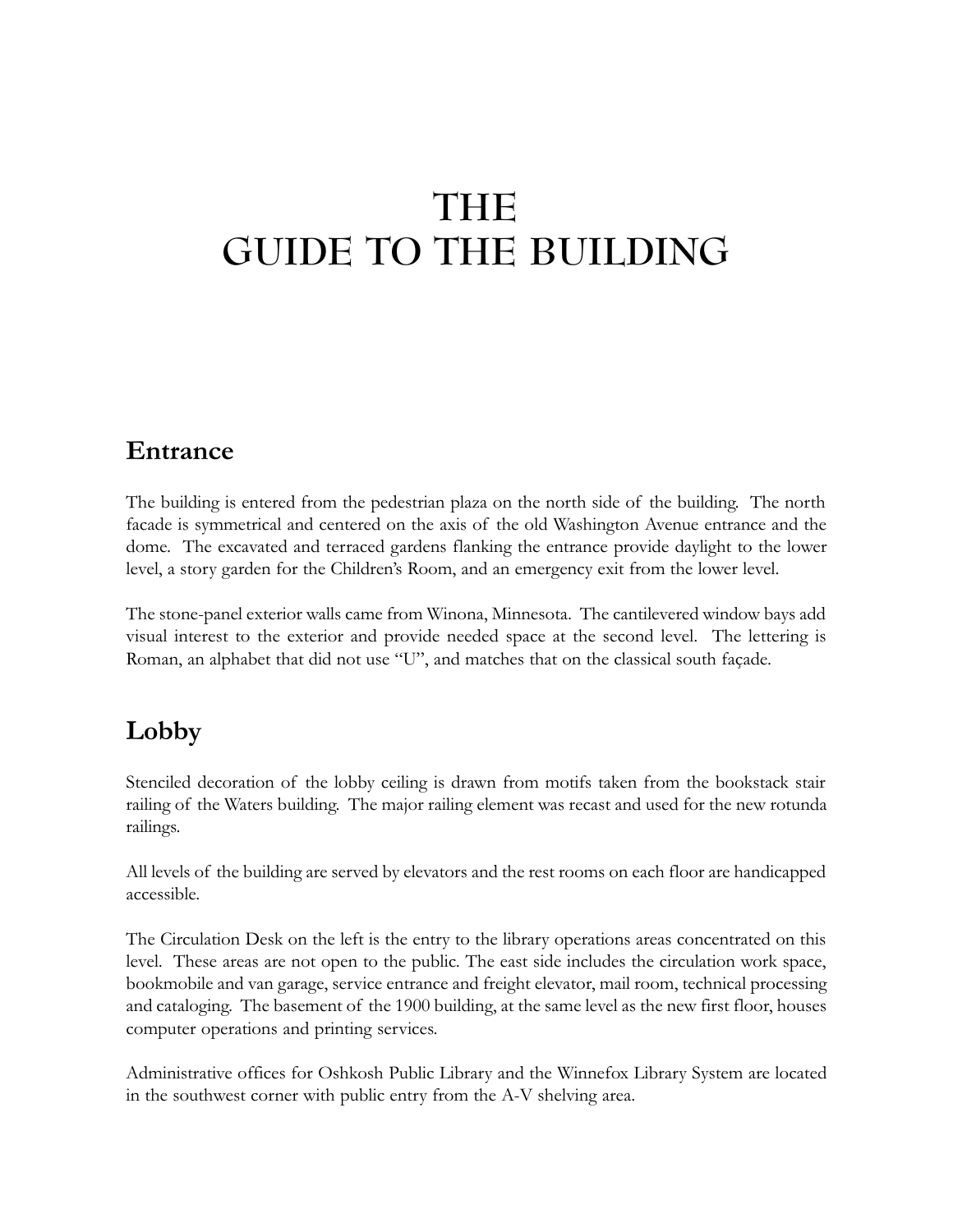# First Floor Public Services

Moving forward from the lobby into the public space, one's eye is caught by the bench and cap of a light well that provides a preview of KidSpace on the lower level. To the right are the popular materials collections of the library: new books, videos, audiocassettes, CDs, paperbacks, fiction and newly developed collections. To the left are the large print books, photocopier, and Friends Store.

# Magazine and Newspaper Reading Room

The reading room for current newspapers and magazines is straight ahead. This three-story space was occupied by the cast-iron structure of the original three-level bookstack, removed in the 1993 renovation. This room is at the basement level of the 1900 building. The small balcony is at the location of the entrance from the historic main floor. The cast iron brackets that attached wooden shelves to the structure have been used to create small bookshelves and other souvenirs sold by the Friends of the Library in their store adjacent to the Circulation Desk.

The tables in this room, the local history and genealogy areas and Great Hall were part of the furnishings of the 1900 library. The original tops were replaced by ones covered with battleship linoleum. The tables were used in staff and storage areas until they were identified in photographs examined for the restoration project. The oak veneer tops and the Mission-style chairs were crafted by the Buckstaff Company of Oshkosh to a design by Lonn Frye. The tables and chairs throughout the 1993 building are by Buckstaff, as are the service desks with the decorative design by Frye.

The photographs on the walls in this room are of the statues and monuments in Oshkosh funded or partially funded by John Hicks and the trust fund he left to continue his interest in public sculpture. A list of the monuments is available on the counter to the far left.

John Hicks was publisher of the Oshkosh Daily Northwestern, United States Minister to Peru from 1889-1892 and ambassador to Chile in 1905, as well as a public benefactor, and long-time member of the library board. He was one of the subscribers to the fund that commissioned busts of Marshall Harris and Philetus Sawyer for new library in 1899. These are found in the Great Hall.

Hicks donated marble busts of George Washington and Benjamin Franklin by Preston Powers to the library in 1902. The Washington bust is in the window of this room. The original Franklin bust is at the Oshkosh Public Museum, transferred there when the museum separated from the library in 1924. The Franklin bust now on display was formerly at the Oshkosh Northwestern offices and given to the library when the paper was sold out of the family of Oliver Hardy, Hicks' partner, in 1998. The antique small bronze Chinese lions were acquired by Hicks in Hong Kong in 1911 and were also given to the library in 1998.

The bronze bust of Henry Wadsworth Longfellow was given to Longfellow School by Hicks in 1915. It was given to the library when the school was demolished.

The bust of Oshkosh, a chief of the Menominee for whom the city is named, is a more recent piece, the gift of an anonymous donor in 1997. It is cast of hydrocal from a sculpture by Bernard P. Barwick of Madison, Wisconsin. It was put on display in 1998.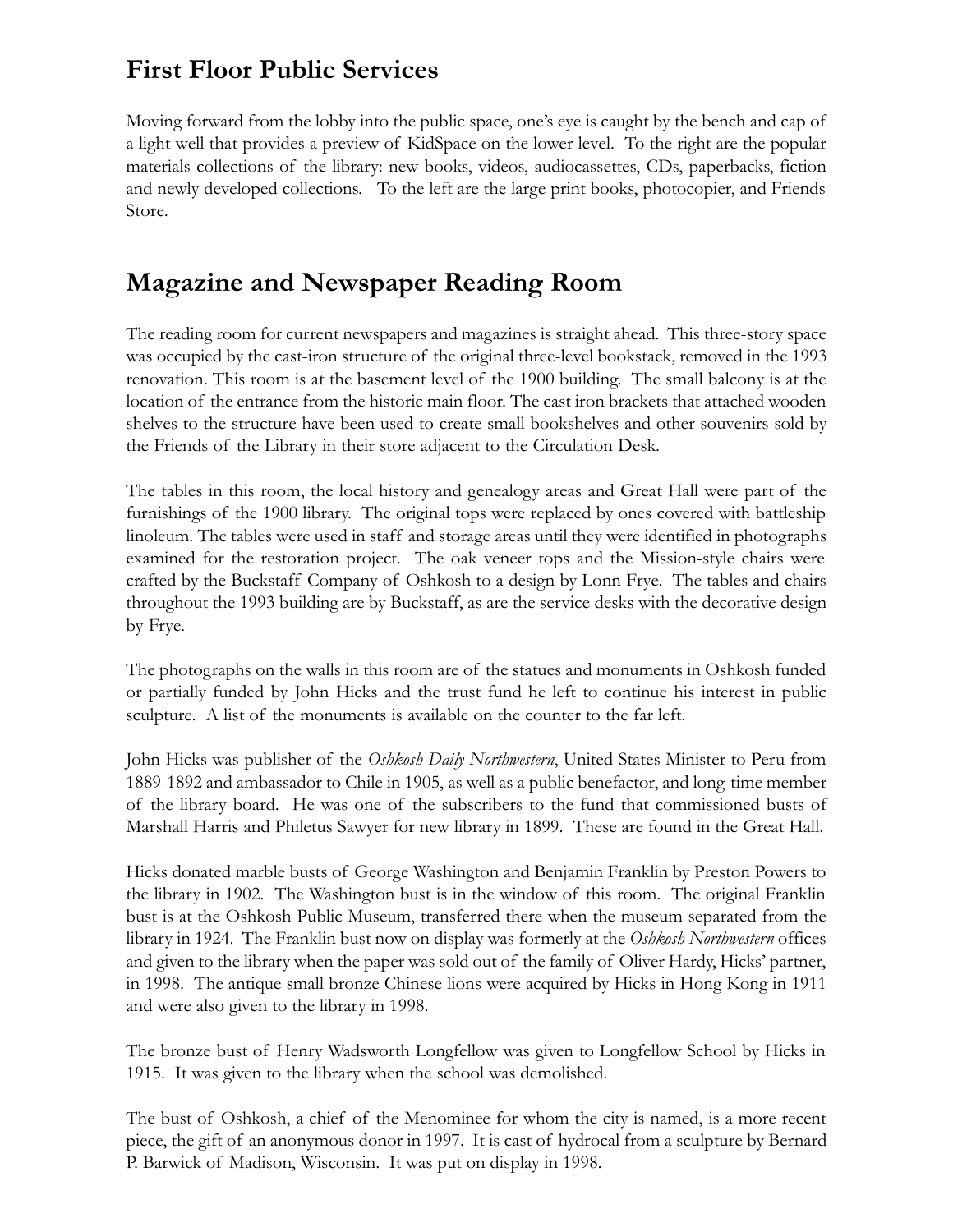# FIRST FLOOR ART

## West Wall

## DARLENE OELRICH MEMORIAL

"READ" Poster featuring Elvis Presley American Library Association poster series Given by friends and co-workers at the Buckstaff Company in 1995.

Darlene Oelrich, who was killed in 1994, had worked on the Oshkosh Public Library contract at the Buckstaff Company.

## SUNDAY MORNING

By Carlton Kusche 1873-1943 Oshkosh, Wisconsin Oil on canvas Given by Mrs. Nile J. Behncke in 1967

Kusche worked as a postal carrier in Oshkosh. He had studied at the Art Institute of Chicago and with the noted American artist William Merritt Chase. After his death many of his paintings went to his friend Nile Behncke and it is one of those which was given to the library.

## North Wall

#### JOYFUL SPRING

By Nile Jurgen Behncke 1892-1954 Oshkosh, Wisconsin Watercolor Given by Mrs. Nile J. Behncke in 1968

Nile Behncke was director of the Oshkosh Public Museum from 1926 until his death in 1954. He was a well-known artist who exhibited throughout the United States. His work was concentrated in watercolor. Mrs. Behnke was chairman of the art department at Wisconsin State University - Oshkosh until her retirement in 1963. At her death she left a bequest of \$131,000 to the Oshkosh Public Library as well as amounts to the museum and her church.

Three other Nile Behncke original watercolors given by his widow are in the collection of the Oshkosh Public Library and hang in the Administrative Offices:

• The Red Sail

(Ephraim Wisconsin Regatta)

• Three Cans

The rear passage of the former Wisconsin Public Service Building in downtown Oshkosh.

• Through the Archway A view of the Public Service Building and the former Oshkosh National Bank.

Mrs. Behncke also provided an oil on canvas by her father-in-law Gustav Behncke, 1852-1937, entitled Speaking at Sea which also hangs in the Administrative Offices. It depicts two ocean-going packets, the Dreadnaught and the Daniel Webster. The paintings can be viewed upon request during normal office hours.

# East Wall

## **COSMOS**

By Karen Gibbs Oshkosh, Wisconsin

Given in memory of Margaret Clark by Oshkosh Fine Arts Association in 1994.

## MARK E. GRUENWALD MEMORIAL

Poster featuring Marvel Comic characters created or edited by Mark Gruenwald. Printed with ink containing Mark's ashes. 1996

Mark Gruenwald was a native of Oshkosh who became Chief Executive Editor of Marvel Comics. He was born June 18, 1953, the son of Myron and Norma Gorges Gruenwald. He died August 12, 1996. The poster was the gift of his widow Catherine. His estate provided a bound collection of his work for Marvel Comics.

## Behind Information Desk

#### BLACK MANED LION

By John Ruthven, Columbus, Ohio Limited edition print from his Safari Series.

Given in memory of Leo Duren, 1898-1974, library staff member, by his wife Hazel, daughter Alice and son Robert in 1975.

Over the years the Friends of the Library purchased reproductions of famous paintings and some original works and prints by local artists for a circulating collection. Circulation was discontinued in 1997 and the reproductions sold. The library retained the works of local artists and any other originals in the collection. Some of these may be displayed in the library at any given time.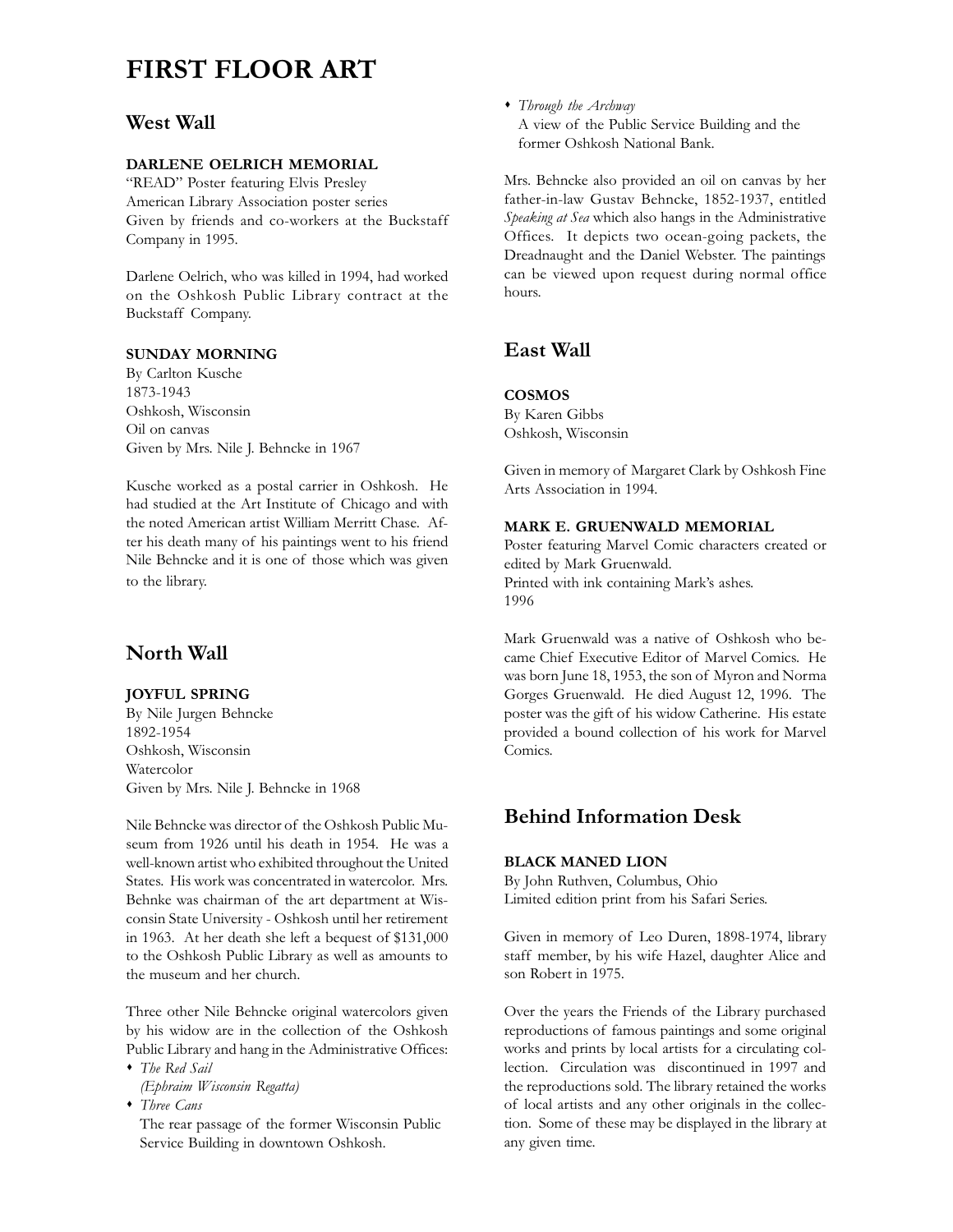# SECOND FLOOR

The new building is best appreciated from the area at the top of the stairs. The symmetry of the 1993 addition and its alignment on the axis of the Waters building is most apparent here. The outside north wall of the Waters building is revealed to establish the relationship with the historic structure. The soaring space of the contemporary center with its tubular steel frame and translucent skylight with the view of the dome through the clear south window lifts the spirit.

The bookstack to the west houses the circulating nonfiction collection. To the east are the reference and local history collections with early Winnebago County plat maps hanging on the walls.

# The Waters Building Great Hall, Rotunda and Dome

Access to the restored area is from stairs on left by the pamphlet files or from the elevator on the right in the nonfiction area. The floor is designated 2W (Waters) and the elevator door opens on the opposite side into an alcove. The balcony and old front stairway are open only on special occasions and escorted tours for security reasons.

The Waters building was restored to approximately to its original state. The marble floor was uncovered after carpeting used for the Children's Department in 1967 was removed. The marble wainscoting and the original woodwork were stripped of paint and refinished. Missing window frames on the east and west walls and other elements recreated to the same dimension and design.

The space houses the Genealogy Collection funded primarily by the Mabel Rasmussen Trust Fund and the Stephen Zellmer Trust Fund. The Great Hall, under the dome, is used for special events and can seat up to one hundred people.

The dome rises 46 feet above the marble floor. The dome was reopened after a floor constructed across the second floor opening in 1951 was removed. Removal of a ceiling revealed flaking decorative stenciling which was traced and repainted after plasterwork was completed. Fire safety systems were also installed.

The filament light ring recreates an original feature of the building. The reproduction chandeliers and sconces are used to recreate a sense of the originals that worked off both gas and electricity.

# Main Stairwell

## MOUNT OF THE HOLY CROSS

1881 By Mark Robert Harrison Died Dec. 6, 1894 Oshkosh and Fond du Lac Wisconsin Given by Moses Hooper in 1900.

Harrison was born in England, moved to the U. S. at an early age, and lived in New York and Virginia before moving to Oshkosh in 1849. After an unsuccessful business venture, he moved to Fond du Lac in 1852 and concentrated on his painting. His work was well-known in the Midwest. "Mount of the Holy Cross" is a painting of a mountain of the same name in Colorado.

# East Stair Alcove

This room contains portraits of some of the founders of the Oshkosh Public Library.

## MARY L. OLCOTT

1837-1924 Oil on canvas by L. Merton Gruenhagen, 1907

Mary Olcott was born in New York. She came to the Oshkosh area as a young girl and attended one of the early schools in the community. She placed a high value on education and learning and continued her association with her schoolmates through the Old School Girls Club who commissioned her portrait.

Miss Olcott was librarian of the Oshkosh Library Association, which operated a membership library and reading room, from 1872 until it closed in 1891. She was an early advocate of a public library, open freely to all, for Oshkosh. This became a reality with a successful referendum in 1895. She became its librarian when it opened in a room in City Hall on April 1, 1896. She continued in that post until 1900 when Miss Emily Turner, a graduate of the library school of the Pratt Institute, was named chief librarian. Miss Olcott became the reference librarian, a position she held until her official retirement in 1918 at the age of 81.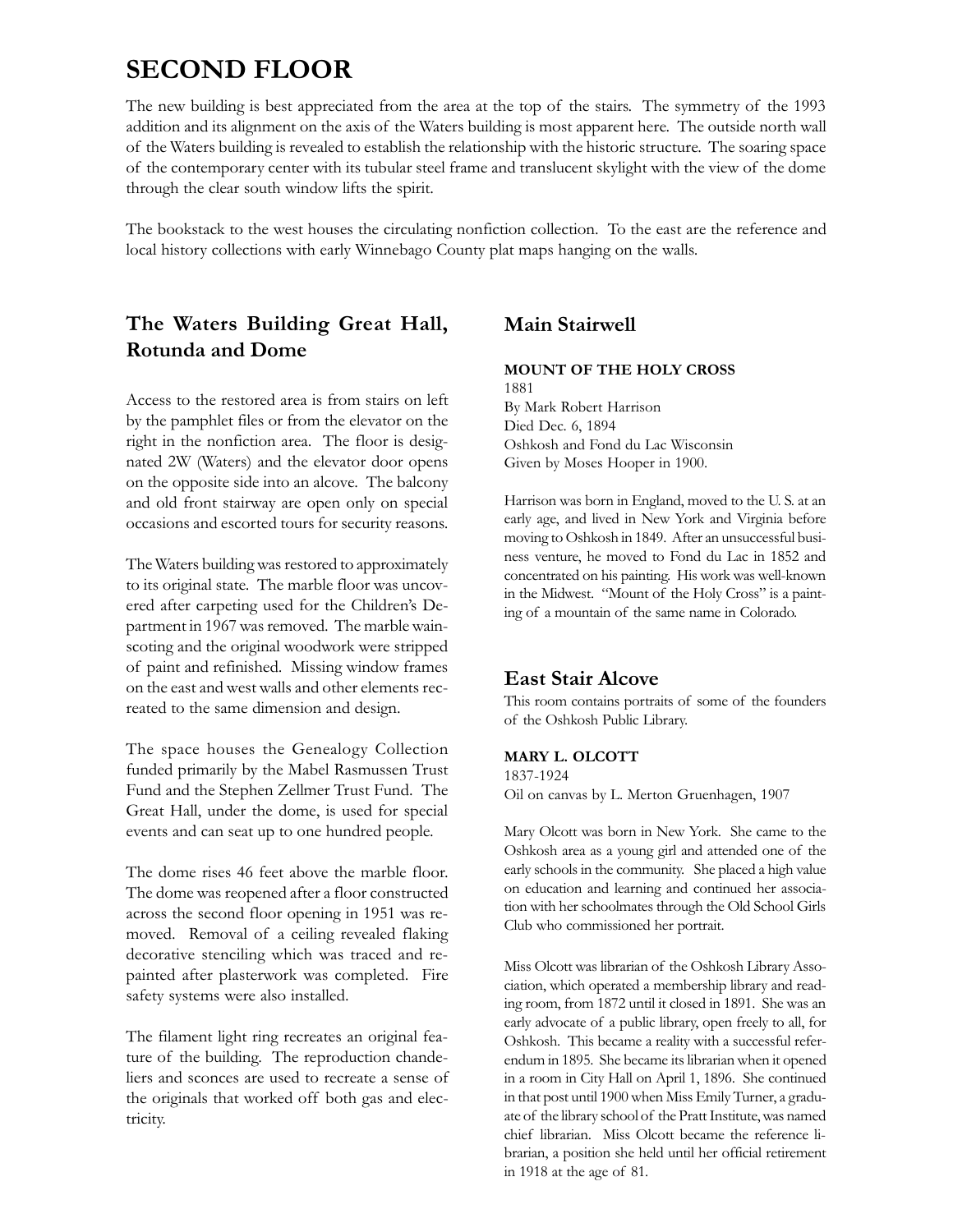#### PORTRAIT OF MARSHALL HARRIS

From a photograph

Harris was born in New Hampshire in 1826 and moved to Wisconsin in 1856. He came to make his fortune in the Wisconsin lumber industry, eventually building a mill on the south side of the Fox River in Oshkosh. Harris was a member of the Oshkosh Library Association. He was an active participant in the drive for a free public library. He died in September 1890, leaving his entire estate to his wife after a referendum to establish a public library failed earlier in the year. It had been expected that he would make a gift toward the public library.

#### PORTRAIT OF PHILETUS SAWYER

From a photograph

Sawyer was born in Rutland County, Vermont in 1816, moving to New York State as a child. He came to Wisconsin in 1847 with some cash and the ability to operate a sawmill. In 1849 he entered the lumber business in Oshkosh in which he made a fortune. He successfully speculated in timberland in northern Wisconsin. He expanded his interests to include investments in banking and railroads. Beginning in local politics, Sawyer served as an U.S. Representative from 1865-1875 and as an U.S. Senator from 1881-1893. He made substantial donations to area institutions, including \$25,000 toward the Oshkosh Public Library to claim the Harris gift. Sawyer died March 29, 1900.

## Great Hall and Rotunda

## BUST OF MARSHALL HARRIS

White marble

Commissioned for the Oshkosh Public Library from Preston Powers, Florence Italy. Funded by subscription. Placed in the library in the fall of 1900.

## BUST OF PHILETUS SAWYER

White marble

Commissioned for the Oshkosh Public Library from Preston Powers, Florence Italy. Funded by subscription. Placed in the library in the fall of 1900.

## BUST OF JOHN HICKS

White marble Sculpted by Gaetano Trentanove, 1858-1937 Donated by Trentanove, 1912.

#### PORTRAIT OF ABBIE HARRIS

By L. Merton Gruenhagen, Oshkosh, Wisconsin Oil on canvas 1907

Commissioned for the Oshkosh Public Library and funded by subscription.

Abbie (or Abby) Danforth was born in Maine in 1822. She married Marshall Harris and they had one child, a daughter, Nellie, who died in 1880. Mr. Harris died in 1890. His widow continued to live in their home until her death on June 24, 1895. Her will created a trust fund, finally valued at \$75,000 including the home at Washington and Jefferson Sts., for a public library to be built and maintained on that site.

#### PORTRAIT OF ALBERTA KIMBALL

From a photograph Oil on canvas 1998 By Benjamin Donald McCready Whitewater, Wisconsin Commissioned by the Oshkosh Public Library and funded by subscription.

After her death in 1996, it was learned that Alberta Kimball, co-founder and retired head of the Miles Kimball Company, had provided the \$5 million gift for the 1993 expansion and renovation of the Oshkosh Public Library. The information was revealed with the consent of her daughter Mrs. Mary Anhaltzer and her business partner Ted Leyhe who had an active role in arranging her donation to the library. The portrait was hung in 1999 in appreciation of her generous gift to the people of Oshkosh.

Alberta Soger was born in Nuremberg, Germany in 1906 and emigrated to Milwaukee, Wisconsin with her family in 1913. She married Miles Kimball in 1926. They moved to Oshkosh in 1930 and co-founded one of the nation's first mail order firms offering personalized Christmas cards and gifts in 1934. Miles Kimball died in 1949 and Alberta Kimball became president of the company. She held that position until the company was sold in 1980 and served as chairman until 1990. Her business interests included radio and newspaper operations, Park Plaza Mall, and other real estate and industrial operations. She made significant charitable and civic contributions during her lifetime in the Oshkosh area through the Miles Kimball Foundation and the Alberta S. Kimball Charitable Foundation. She died October 27, 1996.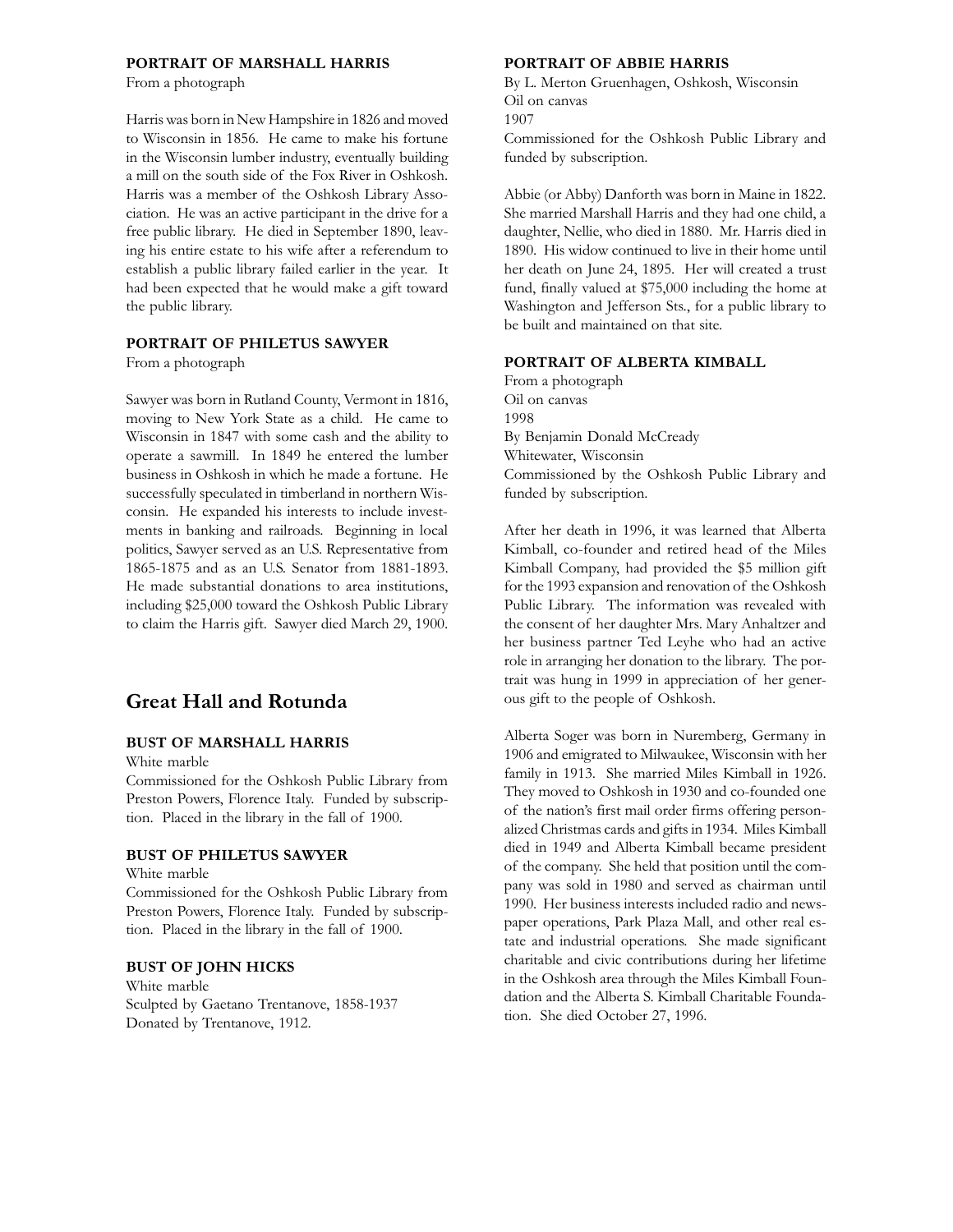## CLOCK

Tobey & Co., Chicago Clock case of mahogany. Works by Elliott of London. Westminster and Whittington chimes

Donated in 1901 with \$500 raised from a dancing party given in support of efforts to raise the match for the Harris Bequest. Organizers were Mrs. J. W. Greenwood, Mrs. E. M. Crane, Mrs. M. H. Eaton, Mrs. D. M. Campbell, and Mrs. M. E. Rounds.

### COSTAL SCENE OF NORTH WALES

by G. A. (George Augustus) Williams British artist, active 1841-1885

Given in honor of Leonard Archer, Director of the Oshkosh Public Library from 1958-1978 by the Friends of the Library at the time of his retirement in 1978.

# Dome Gallery

## FOREST VIEW IN THE HIMALAYAS DARJEELING

1892 By Ludwig Hans Fischer 1848-1915

Given in memory of Thomas Daly, banker, member of the Oshkosh Public Library Board from 1899 to 1920 and Board President from 1910 to 1920, by his nieces Mrs. Robert McMahon and Mrs. Katherine Hawley in 1933.

Ludwig Hans Fischer was an Austrian artist. The painting was owned by Thomas Daly who purchased it at the Columbian Exposition at Chicago in 1893. It was one of the paintings that received honorable mention in the art display there according to the Daily Northwestern article of October 13, 1933, the day it was first hung in the library. The painting was restored in 1991.

# West Elevator Alcove

#### THE PIONEERS

By Gustav Behncke 1852-1937 Oil on canvas Oshkosh, Wisconsin

Given by the Behncke family in 1946.

Gustav Behncke was born in Hamburg, Germany October 2, 1852 and came to Oshkosh in the 1870s. He had traveled extensively and was a member of an early party that went into the Black Hills in 1874 in search of gold. By profession he was an artist and painter/decorator. Behncke was one of the early church decorators in Wisconsin. His paintings were found in many Oshkosh homes and public buildings. He died January 21, 1937.

#### LEANDER CHOATE

1834-1909 From a photograph of 1909

## MRS. LEANDER CHOATE

1838-1931 Portrait from a photograph. Oil on board February 1942 By Clarence Eugene Secor, Milwaukee, Wisconsin 1886 (?) - May 22, 1944 Done under the WPA Art Program

Leander Choate was born in Bridgetown, Maine in 1834. He came to Oshkosh in 1857, working as a wood chopper, before making his fortune in lumber. Choate became a prominent Wisconsin businessman with interests in lumber, banking, and steamships in the state and in the West. He retired at age 55 to travel the world with his wife. He was a member of the Oshkosh Public Library Board from 1902 to 1909. Leander Choate died October 18, 1909.

His widow, Adeline, died in 1931 at the age of 92 years. They had been married in 1860 in Oshkosh. Her maiden name was also Choate and she was born in Lynn, Massachusetts, where she returned some time after her husband's death. Their five children preceded them in death. The library received a bequest in his memory from her estate. The fund amounted to \$25,000, the interest of which was to be applied to the budget to buy reference books and books of general subjects. When the city's financial constraints hit during the Depression, the library was able to sustain book purchases due to the legacy. The Leander Choate Memorial Fund continues to provide almost \$2,000 per year for the library.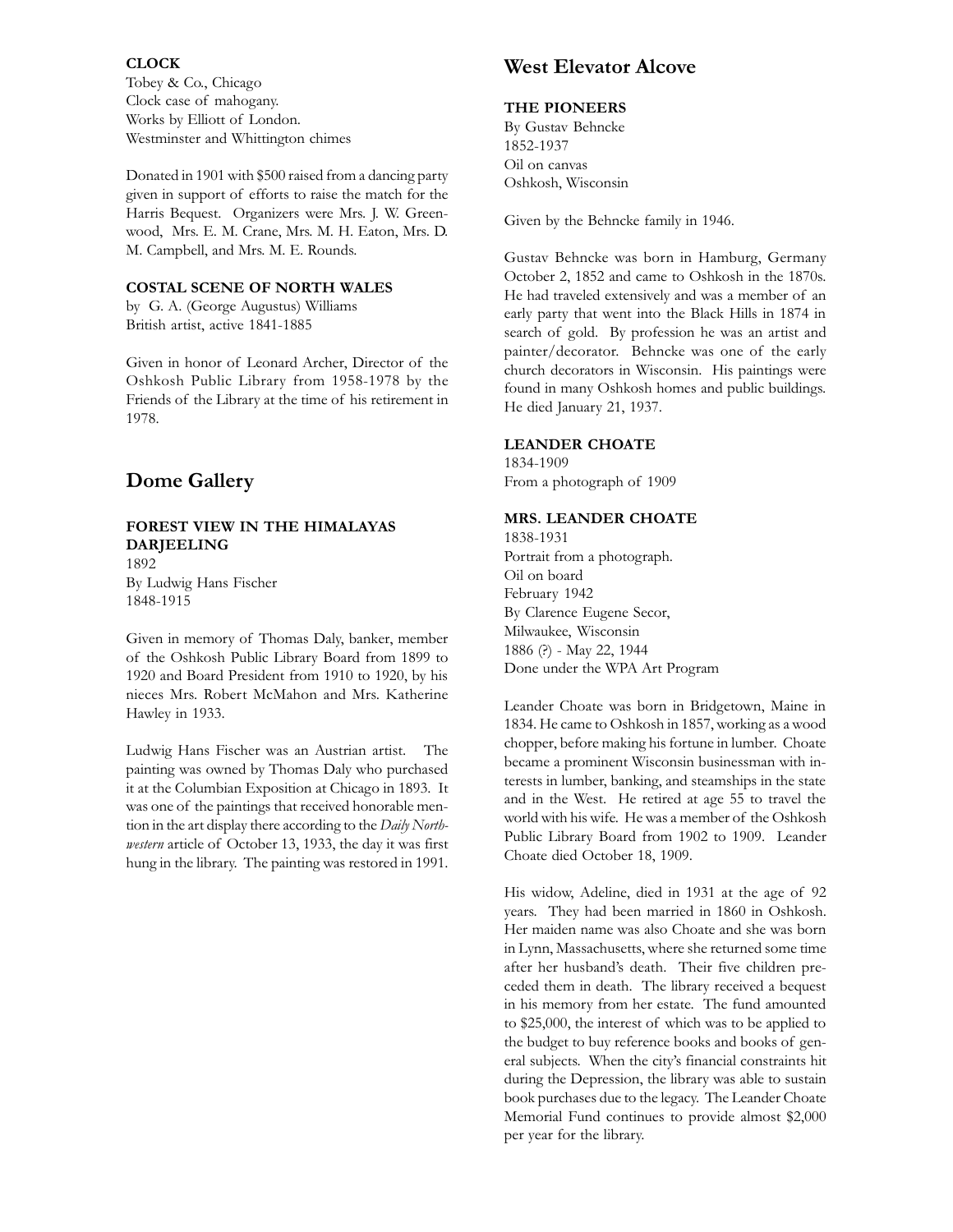# LOWER LEVEL

This two-level space houses the Children's Room and meeting rooms in public space as well as storage and mechanical rooms.

The fiber optic lighting, banners, and special seating in KidSpace, the area for young children, were provided by a gift from the Oshkosh B'Gosh Foundation and the Friends of the Library. A toy fund was provided in memory of Susan Hardy Heaney.

The elaborate clock on the lower level was given in memory of Shirley Plummer, 1928-1992, a former president of the Friends of the Library, by her family and friends. It performs the same function as the grandfather clock in the Great Hall performed when the Children's Room was in the Waters Building - summoning children to story times. The clock was crafted by Wes Glewwe of West St. Paul, Minnesota, who was 82 years old at the time he built it.

The Children's Room is designed for rotating collections of student art projects, summer library program and seasonal decorations. Among the art works from the permanent collection that may be on view here are *Lion Sleeping* by Trish Peterson, given by Geraldine Jay in 1988, and *Study* for Children's Room Mural by Robert Lautenshlager (1920-1975). The mural, unfortunately painted directly on the plaster in the Waters building, was photographed before it was destroyed in the 1993 renovation.

# LIBRARY LIONS

The tour concludes with a walk around the exterior of the building to the Washington Ave. facade. There, proudly perched, are the bronze lions that have symbolized the Oshkosh Public Library since 1912.

According to his contemporaries, the architect William Waters envisioned decorative sculpture for the imposing entrance to the building. Initial efforts to include acquisition of sculpted lions in the project budget were not successful, nor was a subsequent effort to have stone lions done.

After a number of other gifts of sculpture to the City and the library, John Hicks commissioned a pair of life-size bronze lions from Gaetano Trentanove and presented them to the Oshkosh Public Library. They were put in position on October 7, 1912 and were publicly unveiled Wednesday afternoon, October 9, 1912.

The lions are full-sized, standing, and in a majestic pose. They are nearly mirror images of one another. Affectionately known as "Sawyer" and "Harris", they officially received the names in a contest held in 1977. The names appear carved in the stone above the windows behind them, not for the lions, but in honor of the founding donors of the building.